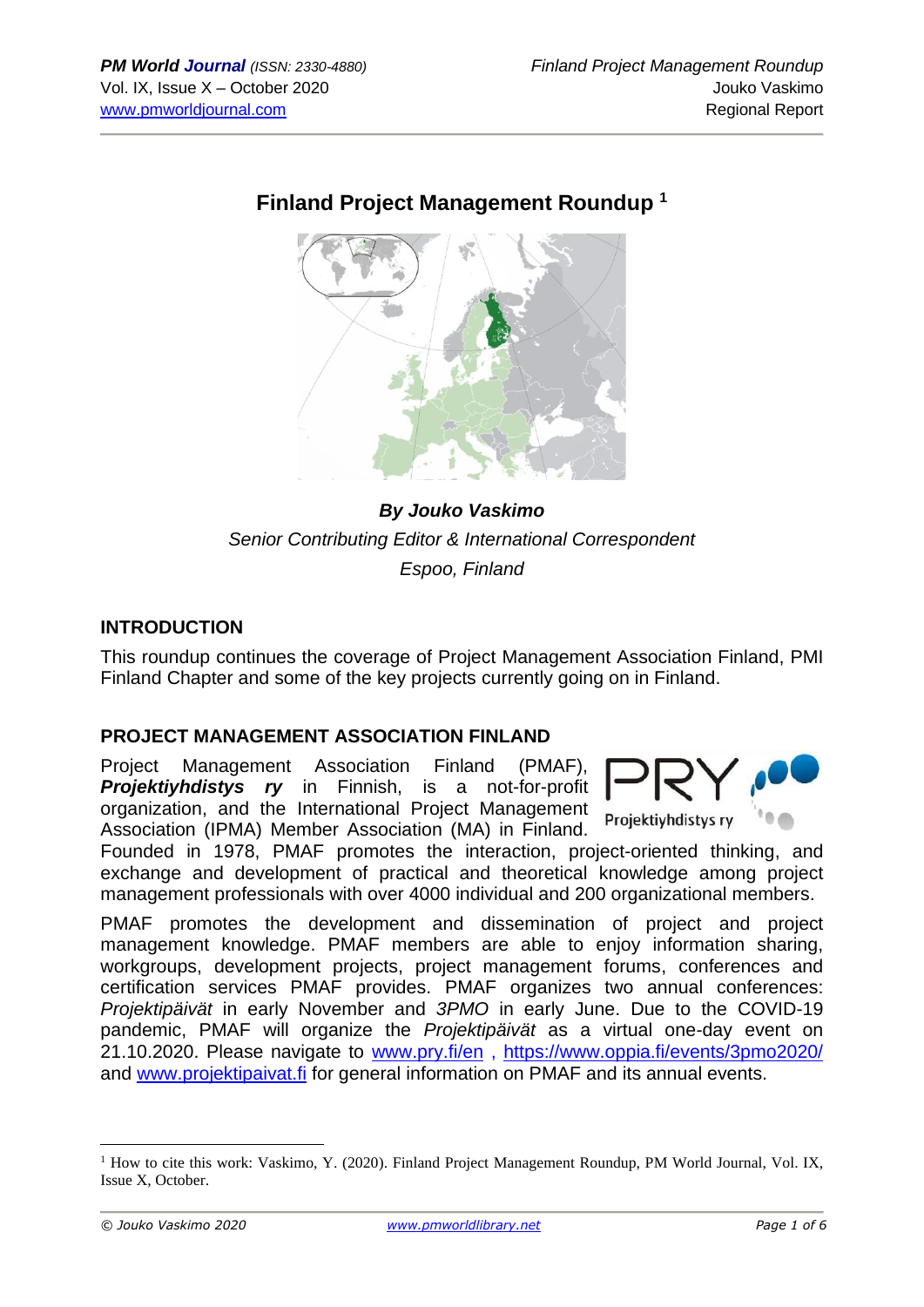#### **PMI FINLAND CHAPTER**

PMI Finland Chapter is a not-for-profit organization providing project practitioners in Finland continuous learning, networking and community support. The Chapter was founded in 2005. Today, with more than 400 members, the chapter is increasingly recognized as a



Project Management Institute Finland

community where its members can enhance their project management and leadership skills, as well as network with other project management professionals.

PMI Finland Chapter hosts a number of events such as Breakfast Round Tables, regular meetings taking place once a month in Helsinki and occasionally also in other locations. The chapter members have the opportunity to attend events for free or with a discount and the chapter sends its members a regular newsletter with localized content on project management. Additionally, the Chapter supports its members in their professional development and training.

PMI Chapter Finland organizes an annual conference in the spring, however, due to the COVID-19 pandemic the 2020 event was cancelled. Please navigate to [www.pmifinland.org](http://www.pmifinland.org/) and [www.conference.pmifinland.org](http://www.conference.pmifinland.org/) for general information on the PMI Finland Chapter and its annual events.

#### **OLKILUOTO 3**

The 1 600 MW Olkiluoto 3 nuclear power plant, originally contracted to be built by consortium comprising **Areva** and **Siemens** for **Teollisuuden Voima** (TVO) at Olkiluoto, Finland, is recovering from the latest delay caused by piping vibrations and safety valve damage encountered in the reactor primary circuit. The plant was scheduled to be connected to the Finnish national power grid in November 2020, and commercial power generation was expected to commence in March 2021. According to the latest time schedule – released in late August - commercial power generation commences in February 2022. Nuclear fuel rods will be loaded into the reactor in March 2021, and the unit connected to the Finnish national power grid in October 2021.

Originally targeted for commercial power generation in June 2009, the power plant has been subject to a substantial number of challenges. In March 2018 an agreement was reached between TVO and Areva regarding the overruns in project budget and time schedule. According to TVO, Areva agreed to compensate 450 M€ assuming the power plant was fully operational by the end of 2019. If the plant was not fully operational at that time, Areva will compensate a further 400 M€. As part of the agreement, both contractual parties agreed to dispend any further judicial acts. It is unclear, whether Areva has already compensated, or will compensate the agreed 850 M€ in full.

Once completed, the 1 600 MW nuclear power station will be one of the largest in the world. TVO has been understandably disappointed about the fact that the plant is almost 200 % over original budget and 12 years behind the original time schedule.

The contract for building the Olkiluoto 3 power plant was signed in 2003 for 3 000 M€, and construction began in 2005, targeting completion in June 2009. Due to numerous challenges during the planning and construction phases, the target date has been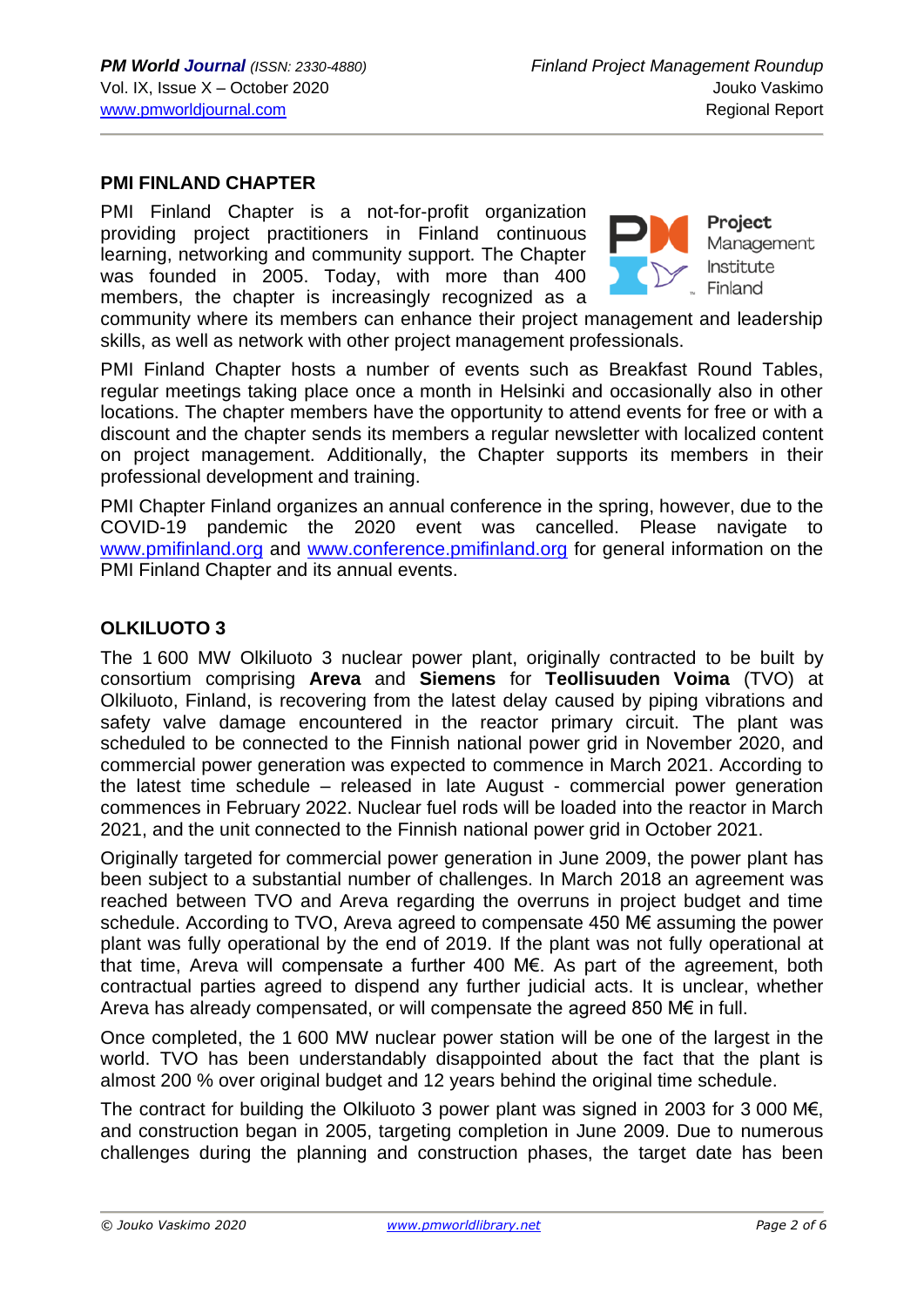pushed forward several times – almost thirteen years in total. The delays have pushed the total cost up to over 8 500 M€.



*Olkiluoto 3 is nearing completion, recovering from a number of setbacks (photo courtesy TVO)*

### **HANHIKIVI 1**

Fennovoima has nominated a new CEO – Mr **Joachim Specht** – formerly the deputy CEO of **Preusse Elektra**. Mr **Timo Okkonen**, Fennovoima COO, served as the interim CEO.

The start of the construction works of the 1 200 MW Hanhikivi 1 nuclear power plant, contracted to be built by **Rosatom** for **Fennovoima** at Pyhäjoki, continues the wait for the main nuclear power station building permit. According to Fennovoima, the completion of the Hanhikivi 1 power unit has been delayed by four years – from 2024 up until 2028, however, originally the power plant was estimated to be operational in 2018.The latest schedule estimate is based on information from the Russian power plant supplier **Raos Project**, which is part of **Rosatom**. **Säteilyturvakeskus** (STUK), the Radiation and Nuclear Safety Authority in Finland, announced earlier the building permit will be delayed as Fennovoima has not delivered the documentation necessary for the building permit to be appropriately addressed.

Fennovoima intends to change its organizational structure and establish a new Utility Operations organization unit. The goal of the change is to clarify responsibilities and improve collaboration with the plant supplier in the next phases of the project. The original plan called for the plant to be in operation in 2018, however, in line with the latest challenges the plant is expected to be operational in 2028.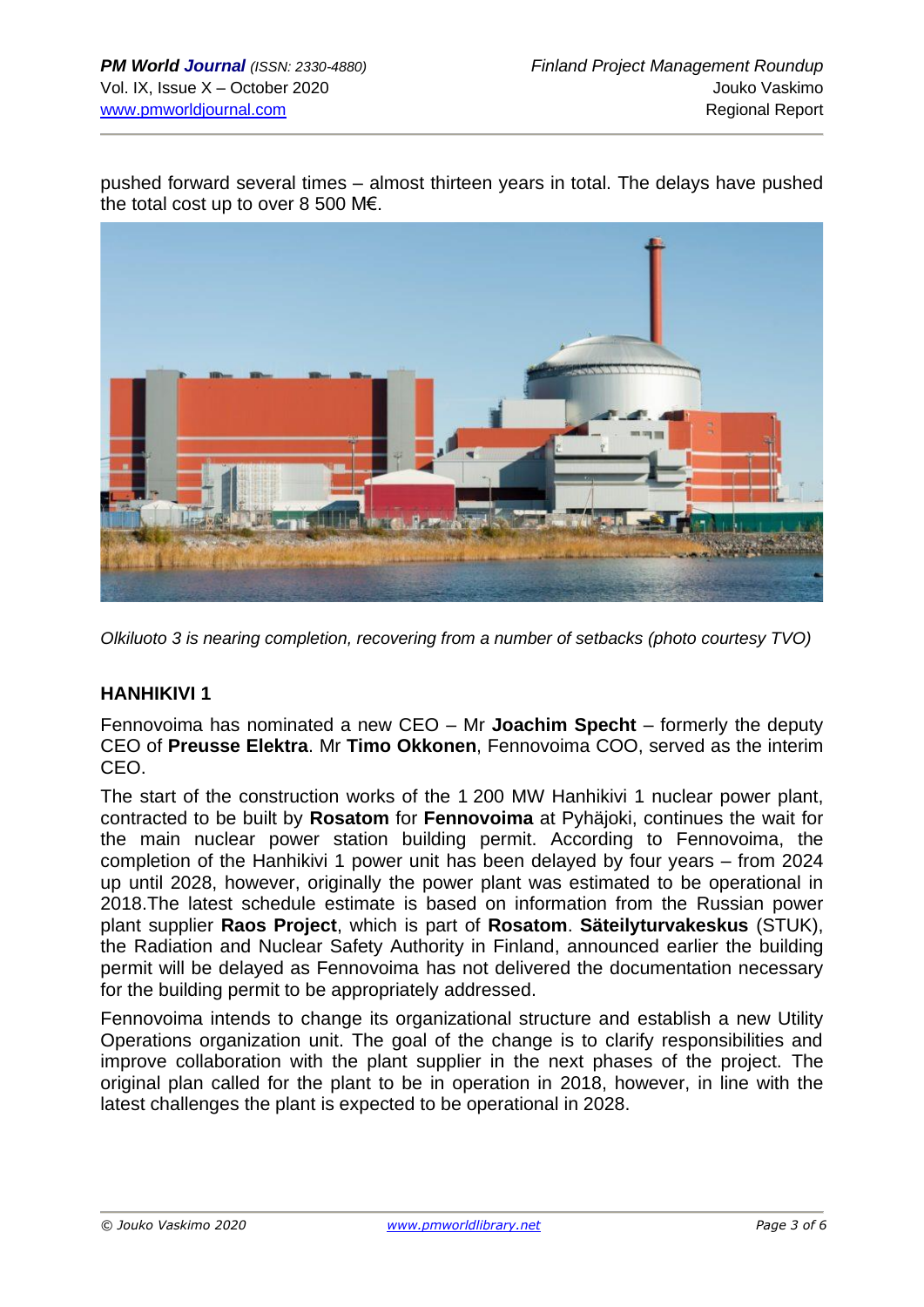# **LÄNSIMETRO**

An examination of the construction sites of the second implementation phase of Länsimetro extension project has found hundreds of illegal laborers – many of them from Ukraine – working at several constructions sites in the project. The examination, carried out by the city of Espoo in co-operation with the local labor authorities, was first reported on by the Finnish national broadcaster *Yleisradio* (YLE). The Länsimetro project has a zero tolerance on illegal labor, and will be supporting the steps to ensure only legal workers are working for the project contractors and subcontractors as well as suppliers and subsuppliers.



*Espoonlahti station hall with ceiling painted blue (photo courtesy T. Virtanen / Länsimetro)*

The westward metro extension is being implemented in two phases: The first phase of the extension lengthened the existing line from *[Ruoholahti](https://en.wikipedia.org/wiki/Ruoholahti_metro_station)* to a new terminus at *[Matinkylä](https://en.wikipedia.org/wiki/Matinkyl%C3%A4)* in late 2017. The second phase of the extension will lengthen the line further from *Matinkylä* to *Kivenlahti*.

The second phase of the extension, a 7.4 kilometer (4.7 mi) route was approved for construction in February 2014, and the construction began flexibly as the work on the first phase was being completed. The second phase of the westward metro extension runs entirely within Espoo city limits. The second phase of the extension was originally planned to be completed in 2020, and now at 2023. The cost of the second phase was originally estimated at 801 M€, however, now stands at 1 159 M€.

The number of passengers taking the first metro from the Matinkylä terminus of the first implementation phase of Länsimetro has exceeded all expectations – to such extent that the public is getting worried about whether there will be room on the trains once the second implementation phase is completed. There is an ongoing discussion regarding the implementation of 100 M€ worth of additional tracks at the Matinkylä terminus in order to allow more trains to be run.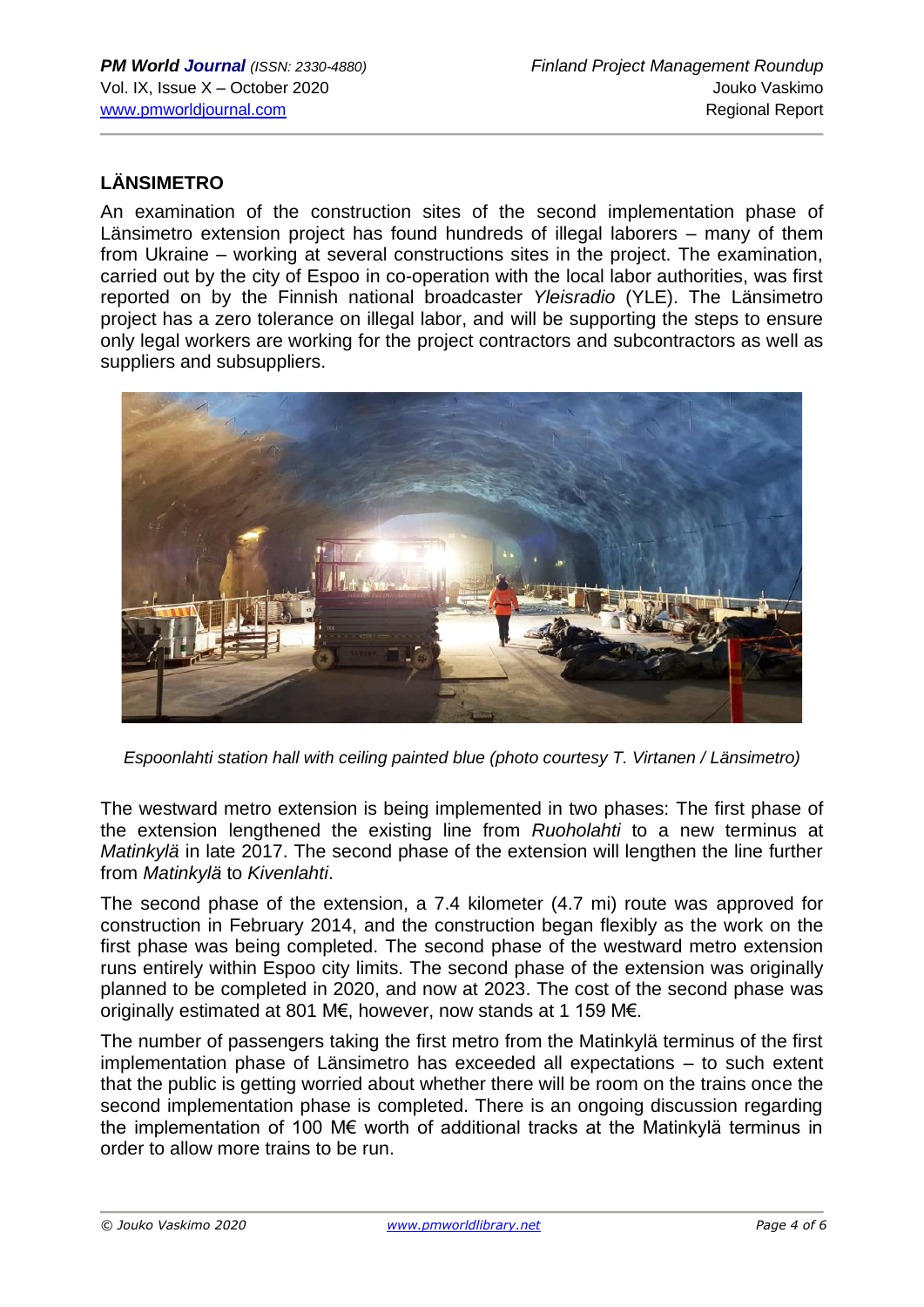### **RAIDE-JOKERI**

The consortium comprising **Yleinen Insinööritoimisto** (YIT) and **VR Track** is proceeding with the main building works for the Raide-Jokeri light rail line. COVID-19 pandemic has not affected main building works' time schedules, however, trouble is brewing due to several sightings of highly endangered flying squirrels along the rail line route. Due to these sightings, the Helsinki Regional Transport Authority has to apply for special permits for cutting down trees on the rail line route. The worst case would postpone the completion of the project several years. Additionally, several complaints have been filed by private citizens and local interest groups against Raide-Jokeri construction works. This is continuing to slow construction works down as several sites.

The Raide-Jokeri light rail transit system – similar to the *Metro Blue Line* light rail in Minneapolis, Minnesota, US, and the *Metrolink* in Manchester, England – is planned for the metropolitan Helsinki area to complement the existing public transit service. Raide-Jokeri will connect two Helsinki metro stations – *Itäkeskus* in eastern Helsinki, and *Keilaniemi* in the eastern Espoo – to one another with 25 km of street-level double track and 33 stops. Raide-Jokeri will replace bus line 550, which is currently the most heavily congested line in metropolitan Helsinki area, in 2024. The new light rail transit system is intended to enhance the reliability and travel comfort of the transverse public transportation i.e. traffic in the areas surrounding the immediate downtown Helsinki.

The first idea of a transverse light rail transit system was introduced in 1990, and agreed to be one of the next-generation public transit systems to be constructed in 1994. Instead of a light rail system, the transverse connection was established with bus service in 2006. The number of passengers grew enormously, and bus connection 550 along the proposed path of the Raide-Jokeri route is one of the most popular bus service offered by Helsinki Regional Transport Authority. Due to increasing traffic, and need for quick and reliable connection, the plan to establish the originally proposed light rail transit system has been approved by the city of and the city of Espoo.



*Raide-Jokeri bridge concrete pouring at Viikki (photo courtesy Jussi Laamanen / YIT)*